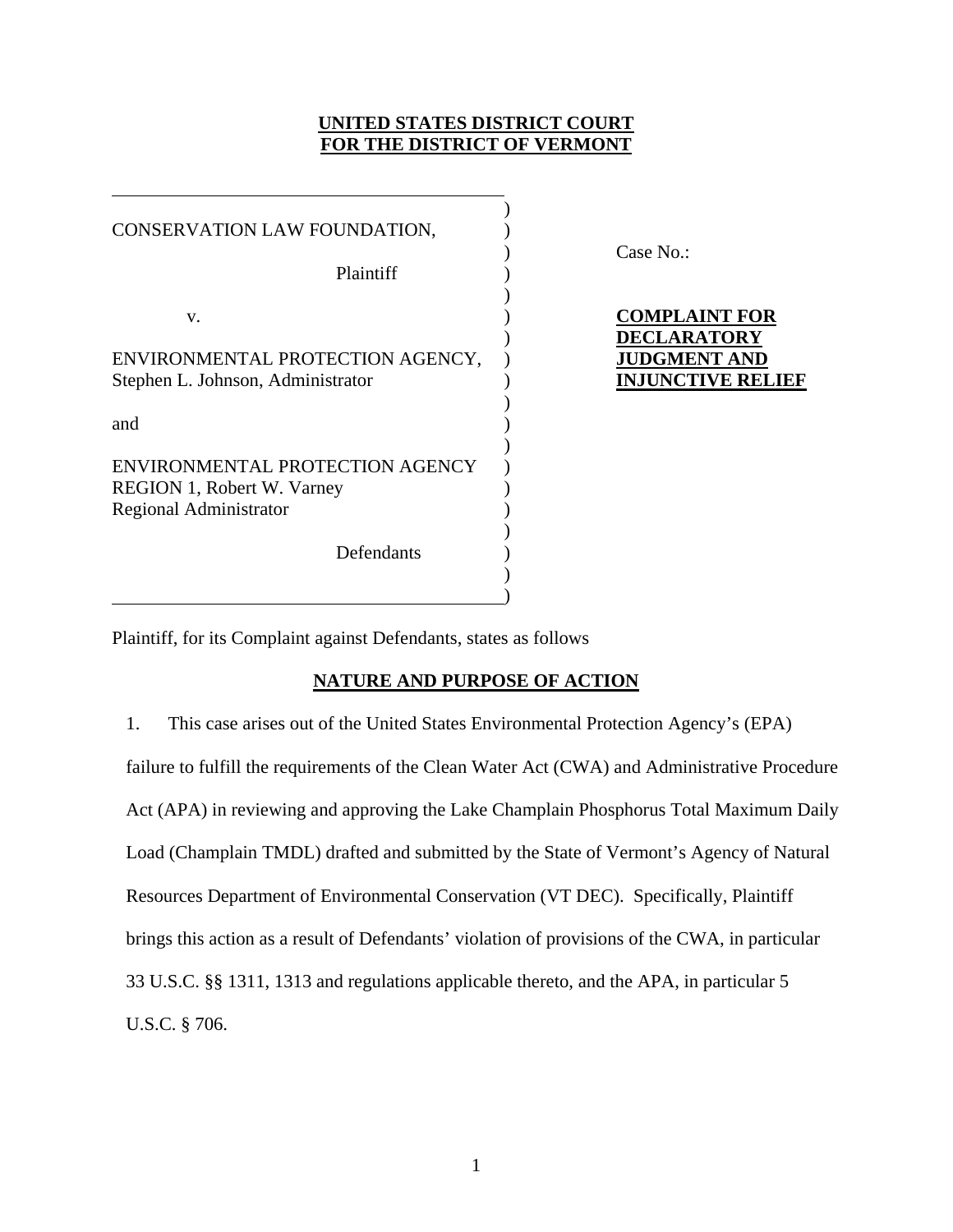### **PARTIES**

2. Plaintiff Conservation Law Foundation (CLF) is a not-for-profit corporation incorporated under the laws of the Commonwealth of Massachusetts and with a principal place of business at 15 East State St., Montpelier, VT 05602.

3. Founded in 1966, CLF's mission is to solve the most significant environmental challenges facing New England's Environment through the use of law, economics, and science to conserve natural resources, protect public health and promote vital communities in our region.

4. CLF is a "person" as defined by the APA, codified at 5 U.S.C. § 551(2).

5. Restoring and maintaining the chemical, physical, and biological integrity of the New England's waters, including Lake Champlain, is a primary focus of CLF's Clean Water and Healthy Forest Program.

6. CLF's Vermont Advocacy Center employs the Lake Champlain Lakekeeper, a licensed member of the International Waterkeeper Alliance, whose function involves monitoring lake water quality through an on-lake presence, raising awareness of the water quality problems facing Lake Champlain, and promoting solutions to those problems on behalf of CLF's members and all those who seek to use and enjoy Lake Champlain.

7. CLF is a member-supported organization with approximately 4,000 members who live within one day's drive of Lake Champlain, and many of whom live and/or work within the Lake Champlain watershed.

8. On behalf of itself and its members, CLF has been involved extensively in local, state, and federal efforts to restore water quality in Lake Champlain and reduce pollution in the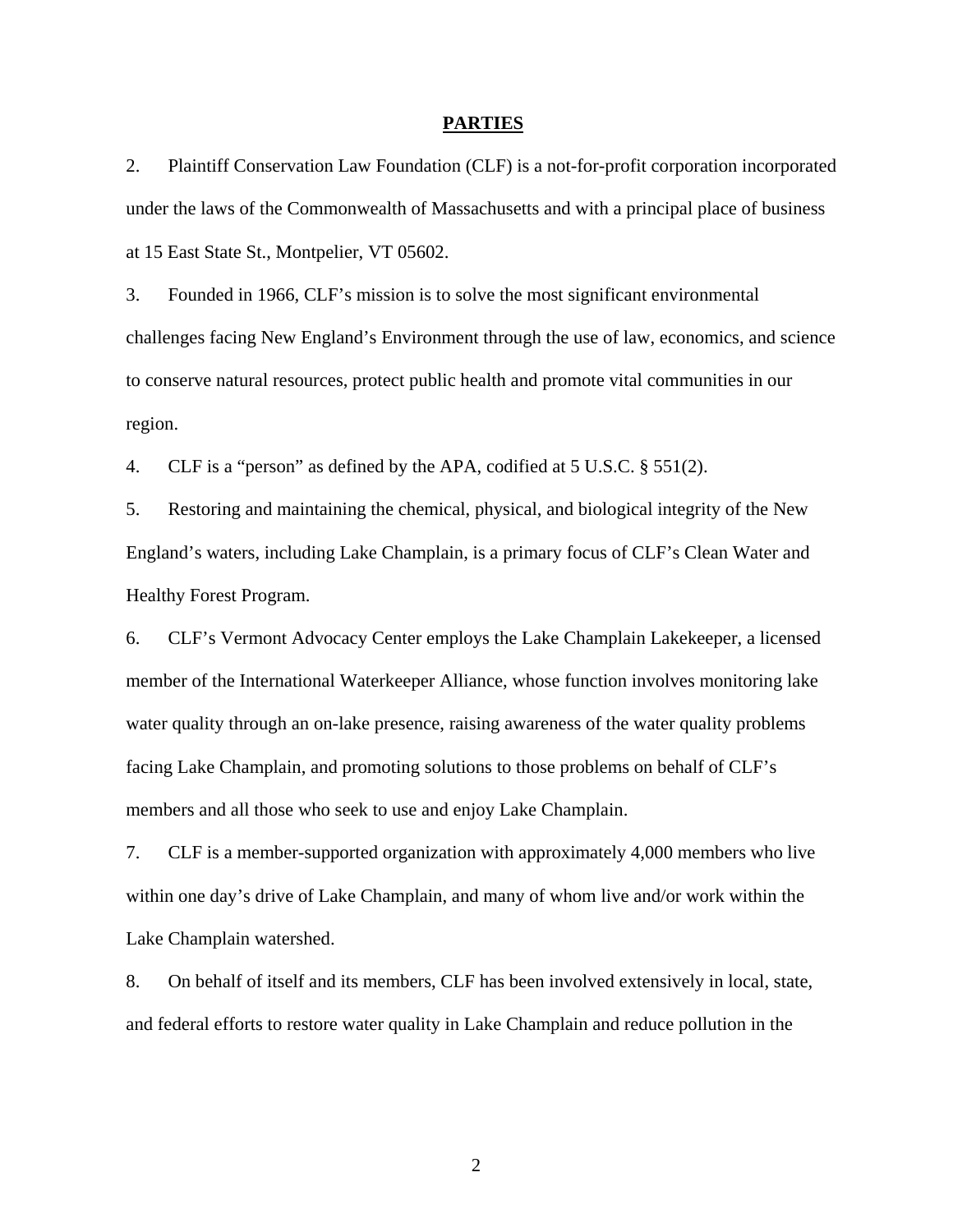Lake's watershed, including the public process surrounding Defendants' review and approval of the Champlain TMDL.

9. As a result of the acts and omissions of Defendants alleged herein, CLF members have suffered and will continue to suffer and/or may suffer injuries to their aesthetic, environmental, recreational, and economic interests in enjoying and using Lake Champlain.

10. CLF's aesthetic, environmental, recreational, and economic interests in enjoying and using Lake Champlain are injured due to the lack of progress toward attainment and maintenance of water quality standards in numerous segments of Lake Champlain resulting in part from the numerous and serious flaws in Defendants' review and approval of the Champlain TMDL.

11. The 2008 "State of the Lake" report published by the Lake Champlain Basin Program documents this lack of progress, concluding that based on long term trends accounting for the most recent monitoring data four segments of Lake Champlain are "deteriorating" and "no segments are improving."

12. Defendant EPA is the agency of the United States Government responsible for administering and implementing the CWA.

13. Defendant Stephen Johnson, Administrator of EPA, (Johnson) is charged under 33 U.S.C. § 1313(d)(2) with the oversight of EPA decisions and actions affecting VT DEC's TMDL submissions and is sued in his official capacity only. If ordered by the Court, Johnson has the authority and responsibility to remedy the harm inflicted by Defendant's actions.

14. Defendant EPA Region 1 is responsible for administering and implementing EPA's responsibilities under the CWA in Vermont.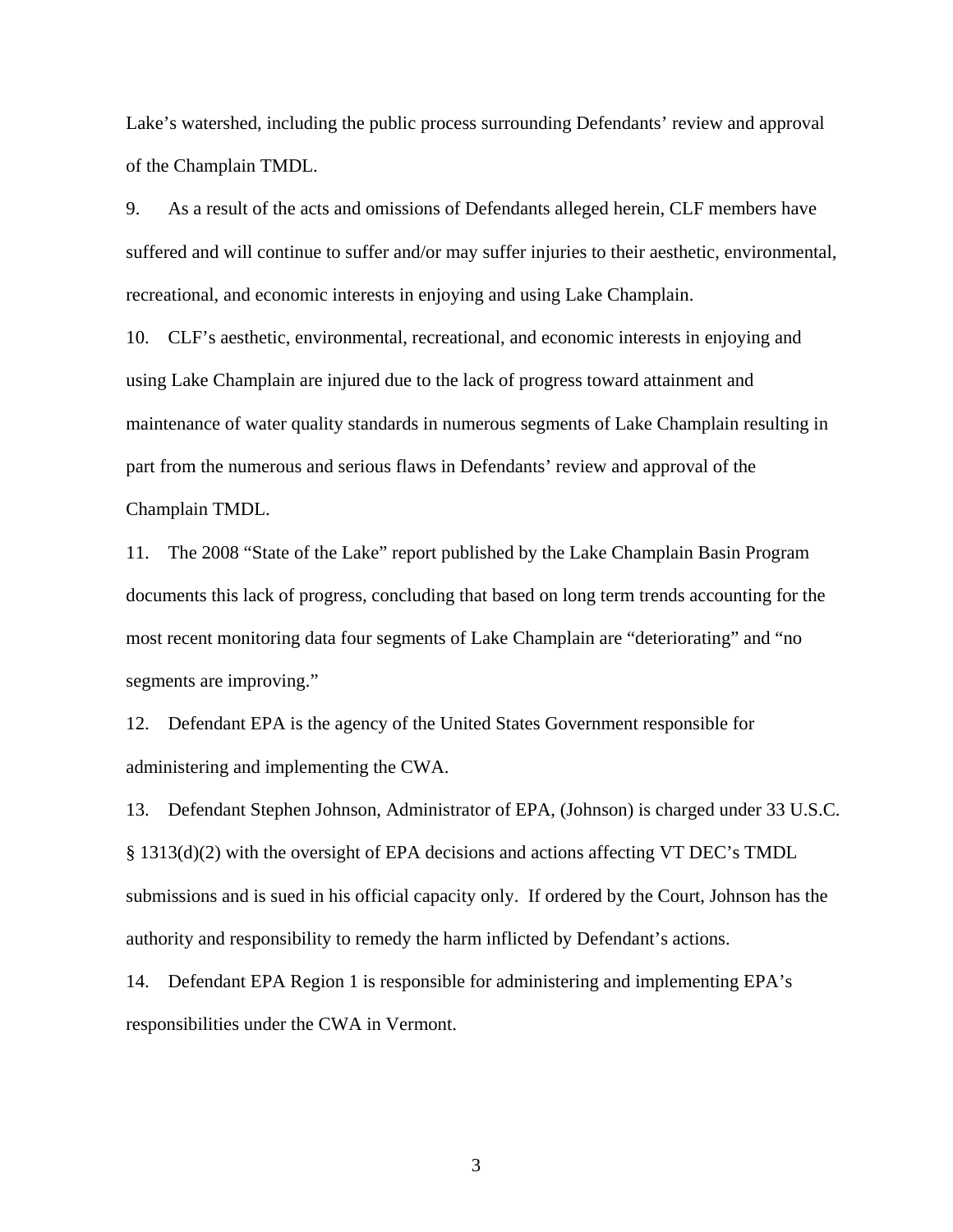15. Defendant Robert Varney, Regional Administrator of EPA Region 1, (Varney) is charged under 40 C.F.R. § 130.7(d) with the oversight of EPA decisions and actions affecting VT DEC's submissions and is sued in his official capacity only. If ordered by the Court, Varney has the authority and responsibility to remedy the harm inflicted by Defendant's actions.

## **JURISIDICTION AND VENUE**

16. The jurisdiction of the Court is invoked under 28 U.S.C. § 1331.

17. The relief requested is authorized by 22 U.S.C. § 2201 and 5 U.S.C § 706.

18. Venue is appropriate in this judicial district and in accord with 28 U.S.C. § 1391(e)

because the Lake that is the subject of this action is located, in part, in this judicial district.

#### **STATUTORY AND REGULATORY BACKGROUND**

19. Congress enacted the CWA in 1972, establishing "the national goal that the discharge of pollutants into the navigable waters be eliminated by 1985." 33 U.S.C. § 1251.

20. Congress further established as an interim goal wherever attainable "water quality which provides for the protection and propagation of fish, shellfish, and wildlife and provides for recreation in and on the water to be achieved by July 1, 1983" Id.

21. To advance these national goals, the CWA requires, among other things, that states establish water quality standards (WQS) and periodically identify waters that do not meet those standards even after imposition of nationwide, technology-based pollution control standards set by EPA under the CWA. 33 U.S.C. § 1313(a)-(d); 40 C.F.R. § 131.2.

22. Upon identification of such degraded waters, states must develop an overall pollution limit for each of the degraded waters, called Total Maximum Daily Load, established "at levels necessary to attain and maintain the applicable narrative and numerical WQS." 40 C.F.R. § 130.7(c)(1); 33 U.S.C. § 1313(d)(1)(C).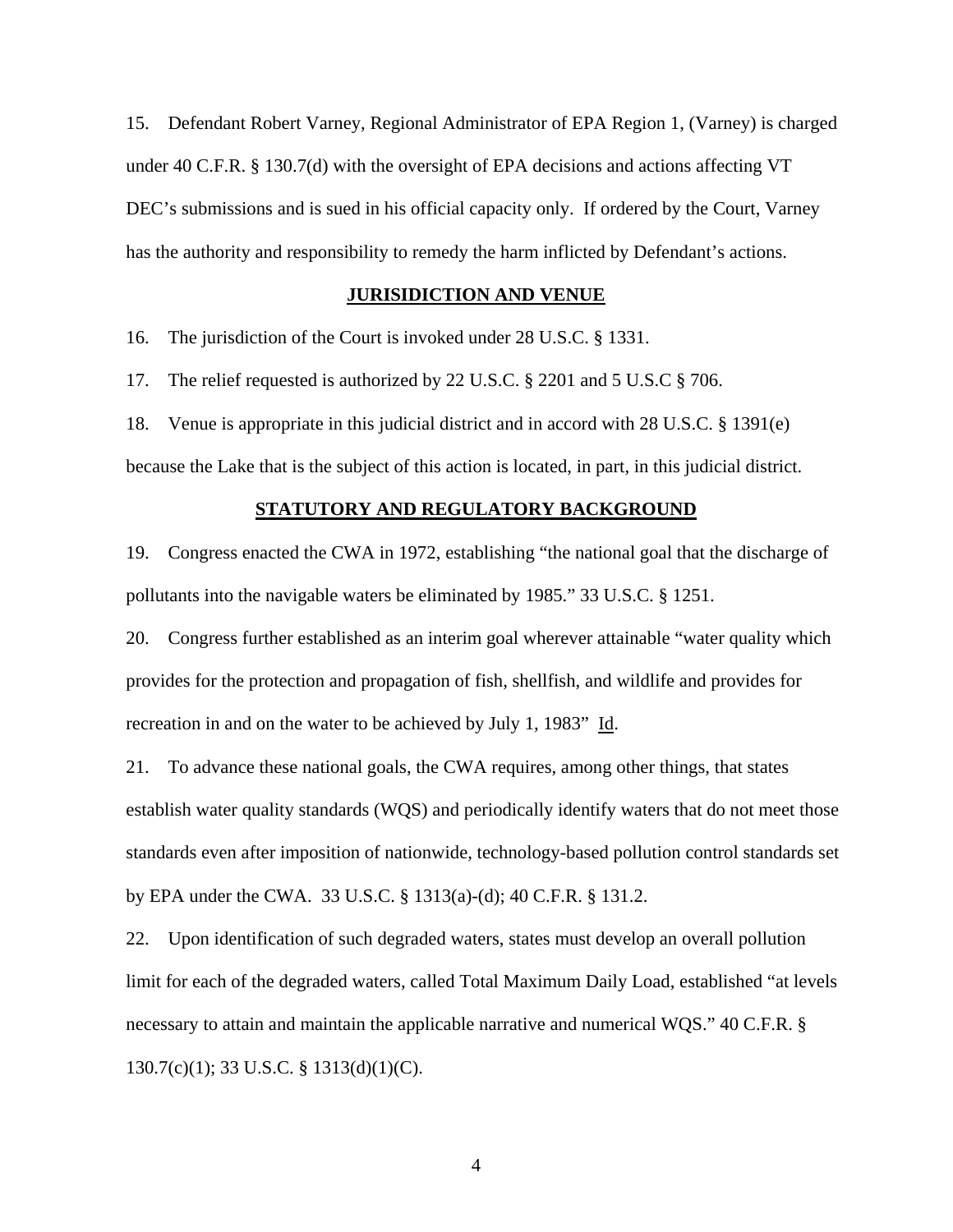23. A TMDL must include the sum of (1) allowable pollution from each existing or future point sources (called wasteload allocations (WLAs)), 40 C.F.R. § 130.2(h); (2) allowable pollution from nonpoint and natural background sources, if any (called load allocations (LAs)), id. § 130.2(g); and a margin of safety which takes account any lack of knowledge concerning the relationship between pollution controls and water quality, 33 U.S.C. § 1313(d)(1)(C); 40 C.F.R. § 130.7(c)(1). 40 C.F.R. § 130.2(i).

24. CWA regulations also require that "[d]eterminations of TMDLs shall take into account critical conditions for stream flow, loading, and water quality parameters." 40 C.F.R. §  $130.7(c)(1)$ .

25. CWA regulations define TMDL wasteload allocations as a "type of water quality-based effluent limitation." 40 C.F.R. § 130.2(h).

26. Under the CWA and its regulations, water quality based effluent limitations are those more stringent than technology-based effluent limitations and thus comprise requirements "necessary to achieve water quality standards established under the CWA" and "must control all pollutants…that are or may be discharged at a level which will cause, have the reasonable potential to cause, or contribute to an excursion above any State water quality standards." 40 C.F.R. § 122.44(d)(1)(i); 33 U.S.C. § 1311(b)(1)(C).

27. Pursuant to EPA guidance, in a water impaired by both point and nonpoint sources, where a point source is given a less stringent wasteload allocation based on assumption that nonpoint sources load reductions will occur, reasonable assurances that the nonpoint source reductions will happen must be provided in order for the TMDL to be approvable.

28. Upon completion, states must submit TMDLs to the Defendants for approval. 40 C.F.R. § 130.7.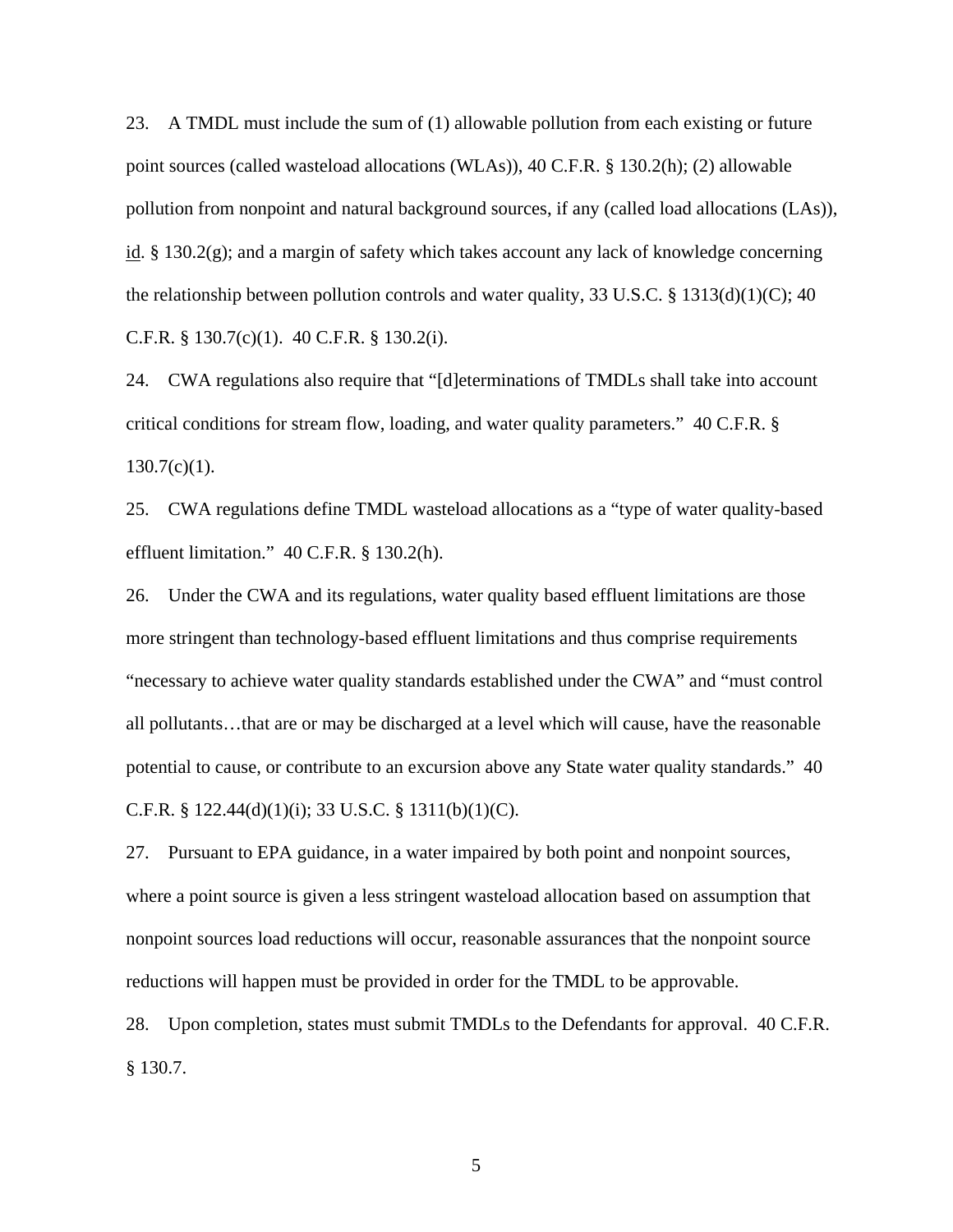29. Vermont WQS contain numeric water quality criteria for phosphorus concentration in all segments of Lake Champlain at Section 3-01(B)(2)(c)(Table 3).

30. Vermont WQS require that the numeric water quality criteria for all Lake Champlain segments "shall be achieved as the annual mean total phosphorus concentration in the photosynthetic depth (euphotic) zone in central, open water areas of each lake segment. Section 3-01(B)(2)(c)(Table 3).

## **FACTUAL BACKGROUND**

#### *Description of Lake Champlain*

31. Lake Champlain is a water of the United States and an international waterbody shared by the States of Vermont and New York and the Canadian province of Quebec.

32. Lake Champlain is 120 miles long, with a surface area of 435 square miles and a maximum depth of 400 feet.

33. The watershed is roughly 8,234 square miles and drains nearly half the land area of Vermont.

34. Lake Champlain is one of the largest fresh water lakes in the United States.

35. Lake Champlain provides drinking water supply for approximately 250,000 people, and is a recreational attraction for countless residents of the New England Region and beyond, generating millions of tourism-related dollars for the state of Vermont each year.

#### *Description of the Water Quality Violation*

36. In 1991, Vermont WQS incorporated numeric, in-lake total phosphorus concentration criteria for each segment of Lake Champlain.

37. Vermont adopted these criteria, with Defendants' approval, as part of a concerted effort to address the impairment of Lake Champlain uses—such as contact recreation and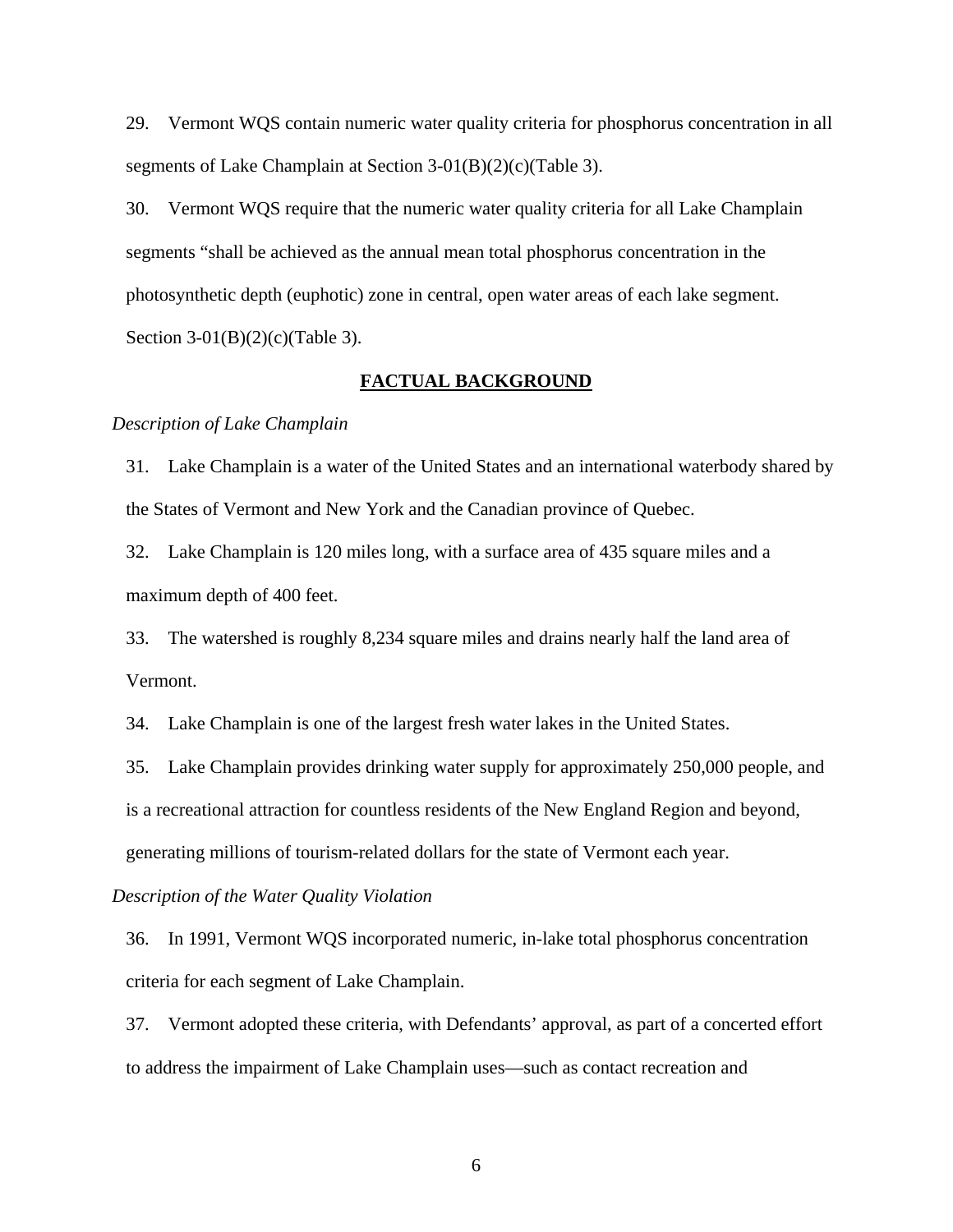aesthetics—that resulted from nuisance levels of algae blooms, some of which can be toxic, and other aquatic plants whose growth is stimulated in part by excess in-lake concentrations of phosphorus.

38. These numeric standards remain in Vermont Water Quality Standards that have been reviewed and approved by EPA in 1996, 1999, 2006, and 2008.

39. The criteria were derived, in part, from a lake user survey analysis of the relationship between aesthetic values, varying uses made of the lake for recreation in and on the water, and total phosphorus concentrations.

40. Due to ongoing phosphorus pollution resulting in in-lake phosphorus concentrations that exceeded the numeric criteria in the VWQS, Vermont's year 2000 CWA Section 303(d) list of waters failing to meet EPA-approved state WQS included the following nine segments of Lake Champlain: Otter Creek, Port Henry, South Lake A, South Lake B, Missisquoi Bay, Northeast Arm, St. Albans Bay, Main Lake, Shelburne Bay.

41. The violations of VT WQS numeric criteria discussed in the preceding paragraph were longstanding and were reflected in prior iterations of Vermont's CWA Section 303(d) list.

42. Phosphorus pollution enters Lake Champlain from multiple point and nonpoint sources in Vermont, New York, and Quebec.

43. Point sources that discharge phosphorus pollution to Lake Champlain and are subject to CWA permitting include, but are not limited to, municipal sewage treatment plants, industrial wastewater treatment facilities, combined sewer overflow infrastructure associated with municipal sewage treatment plants, concentrated animal feeding operations, and stormwater discharges that contribute to WQS violations or are significant contributors of pollutants, stormwater discharges from municipal separate storm sewer systems, stormwater discharges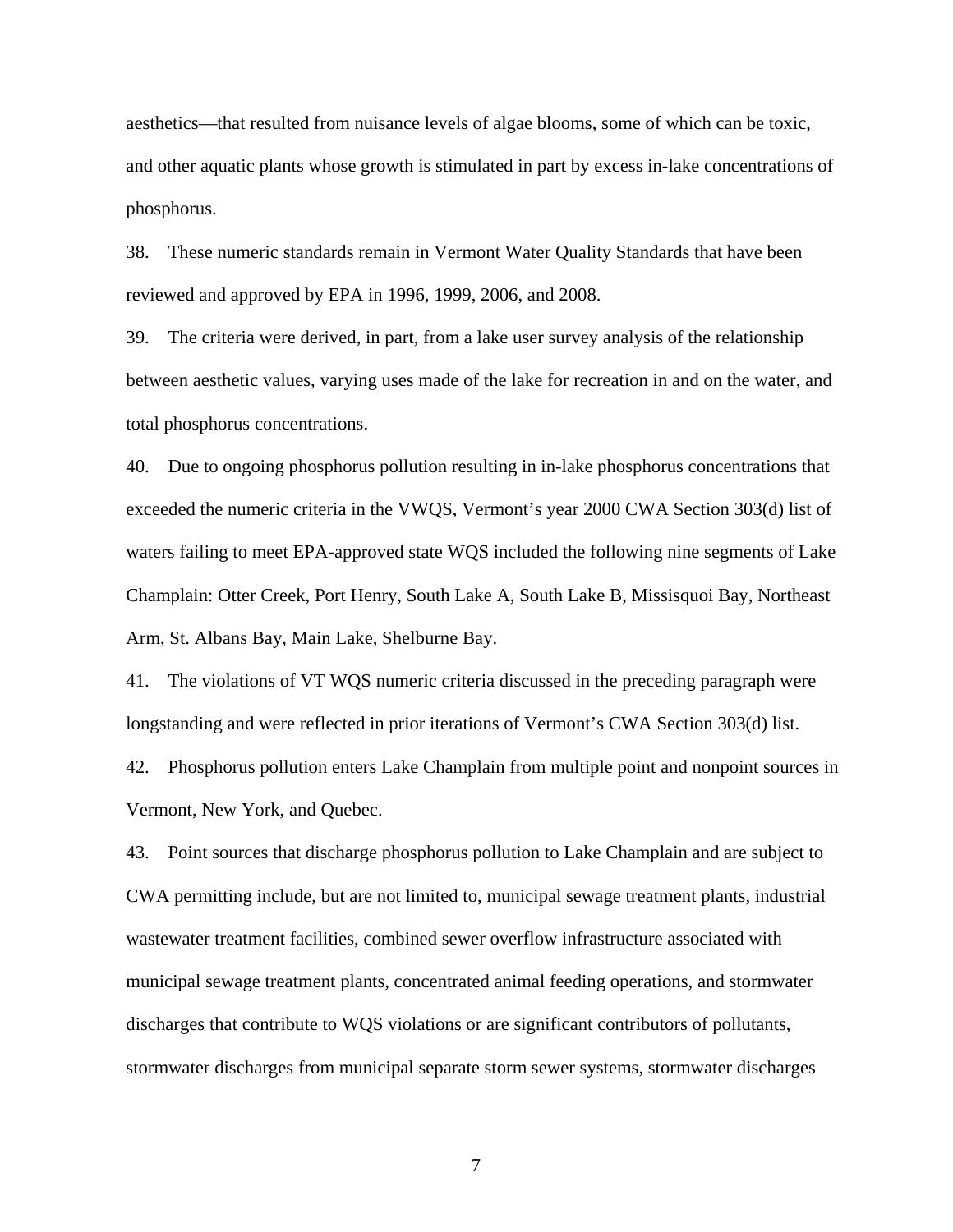from construction sites disturbing greater than one acre, and stormwater discharges associated with industrial activity.

44. Nonpoint sources that discharge phosphorus pollution into Lake Champlain include, but are not limited to, diffuse soil erosion and runoff from, among other things, agricultural operations of all sizes and types, transportation surfaces, developed areas containing impervious surfaces, construction sites disturbing less than one acre of ground, poor maintenance of gravel roads and the proliferation of driveways along town roads; and soil erosion resulting from certain forestry activities.

### *Defendants' Flawed TMDL Review Approval Process*

45. Based on information in the administrative record, Defendants began their review and approval process for the Champlain TMDL in March 2001, although on information and belief, it is possible that the process began prior to that date.

46. By letter dated November 4, 2002, The United States EPA gave final approval to the Lake Champlain TMDL.

### *Insufficiently Stringent Wasteload Allocations and Lack of Reasonable Assurances*

47. EPA guidance requires that in a water impaired by both point and nonpoint sources, where regulators set a less stringent wasteload allocation than would otherwise be required by the CWA based on an assumption that nonpoint source load reductions will occur, the regulator promoting, advancing, or approving such less stringent allocation shall provide reasonable assurances that the nonpoint sources reductions will actually happen before the TMDL can be approved.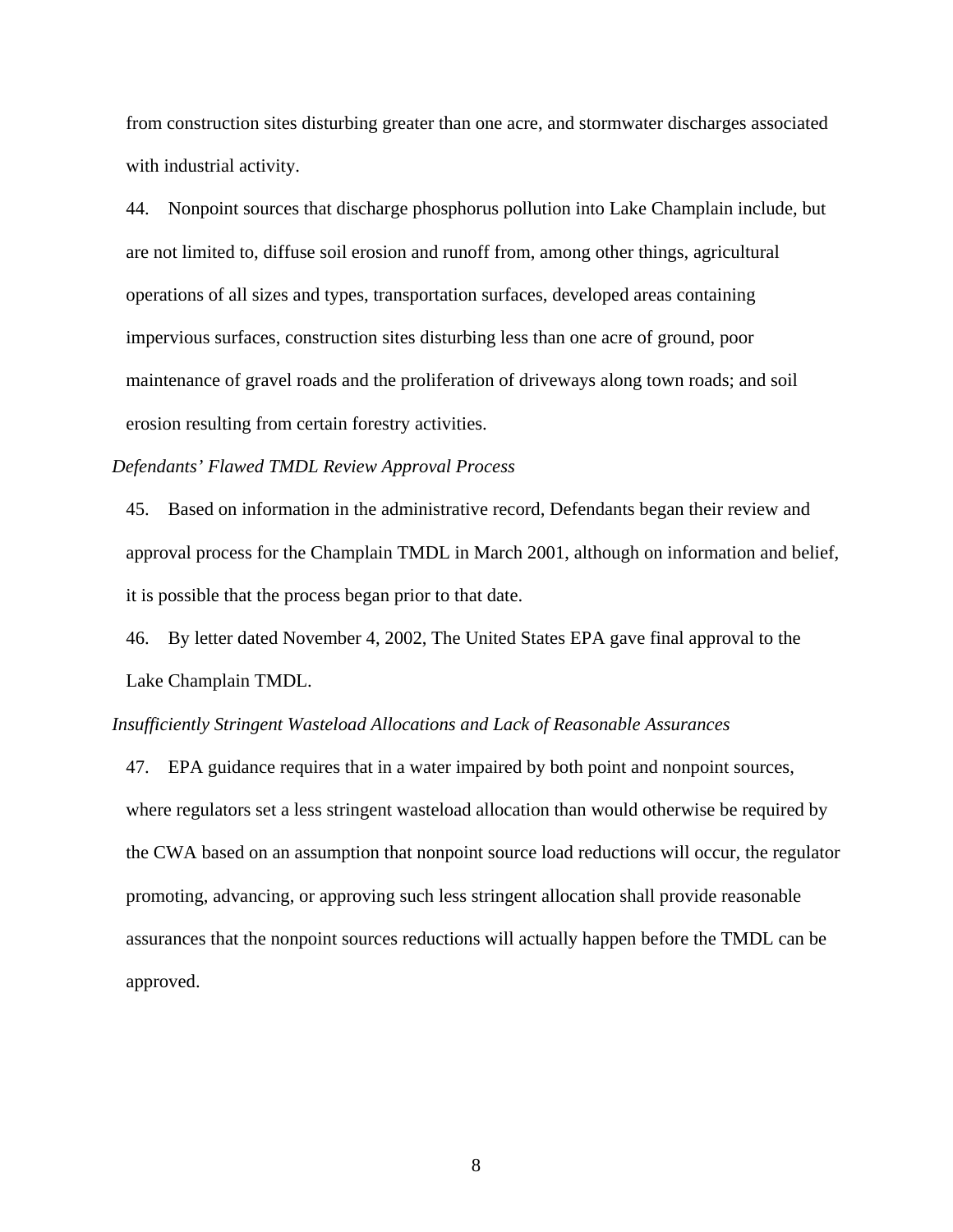48. In the administrative record of the Champlain TMDL, Defendant EPA Region 1 admits that reasonable assurances are necessary to the determination of whether the load and wasteload allocations in VT DEC's Champlain TMDL will achieve water quality standards. 49. Defendants' approved the Champlain TMDL with less stringent wasteload allocations for point sources than would otherwise be required based on an insufficiently-supported determination that VT DEC nonpoint source control programs, many of which were unimplemented, would succeed in timely achieving dramatic and unprecedented nonpoint source load reductions.

50. Defendants' approval of the Champlain TMDL allows NPDES-permitted wastewater treatment discharges to increase their discharges of the pollutant of concern—phosphorus even though many of these discharges contribute to ongoing violations of Vermont Water Quality Standards and were contributing to violations of water quality standards at the time of Defendants' approval.

51. Defendants' reasonable assurances analysis relied on questionable representations about the predicted effectiveness of numerous, unproven nonpoint source controls as the required reasonable assurances that nonpoint source controls were sufficient to offset increases in point source loads allowed in the approved WLAs.

52. These representations about anticipated nonpoint source pollution reduction were wholly unsupported by data on the quantitative effectiveness of identified nonpoint source controls, and the status and feasibility of their implementation.

53. Defendants' erred further in their review and approval of the Champlain TMDL, including review of the required reasonable assurances, by arbitrarily and capriciously accepting VT DEC's flawed fundamental assumptions about pollutant loading, tributary flow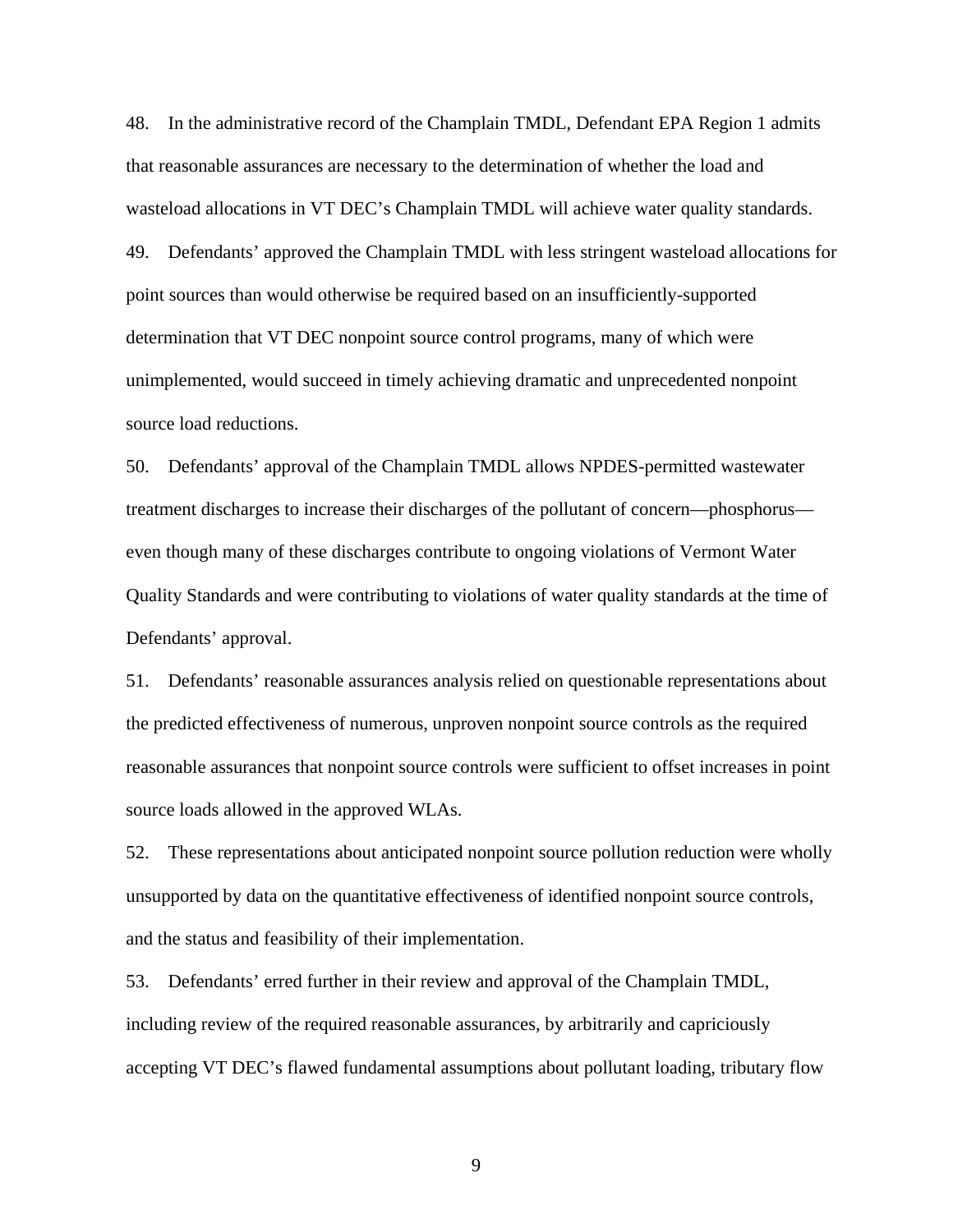regimes, lake water levels, and average water temperature derived from data collected during the 1991 hydrologic year and predictive models based in part or in whole on such data.

54. For example, pollution reductions called for in the Champlain TMDL are in some instances expressed as percentage reductions from loadings observed in or predicted by models based on the 1991 hydrologic base year.

55. The assumptions discussed ¶¶ 53-54 directly affect the legal sufficiency of Defendants' approval decisions with respect to aspects of the Champlain TMDL, including but not limited to, wasteload allocations, load allocations, the overall loading capacity, seasonal variation, critical conditions assessment, and the margin of safety.

56. When reviewing and approving the Champlain TMDL submitted by VT DEC, Defendants knew or should have known of then-existing data demonstrating higher levels of average annual overall pollutant loadings and nonpoint loadings to Lake Champlain in the decade immediately preceding approval than those observed in the 1991 hydrologic base year. 57. Such data also demonstrates that average annual precipitation levels in the Lake Champlain Basin during certain intervals in the decade immediately preceding approval were

higher than those observed in the 1991 hydrologic base year.

58. Defendants' review and approval of the Champlain TMDL failed to consider the impact that such higher precipitation levels could have on fundamental assumptions and predictions supporting the Champlain TMDL.

59. Conversion of land in the Lake Champlain basin from forested and agricultural uses to urban, suburban, and exurban uses are linked to increases in point sources and nonpoint sources of pollution.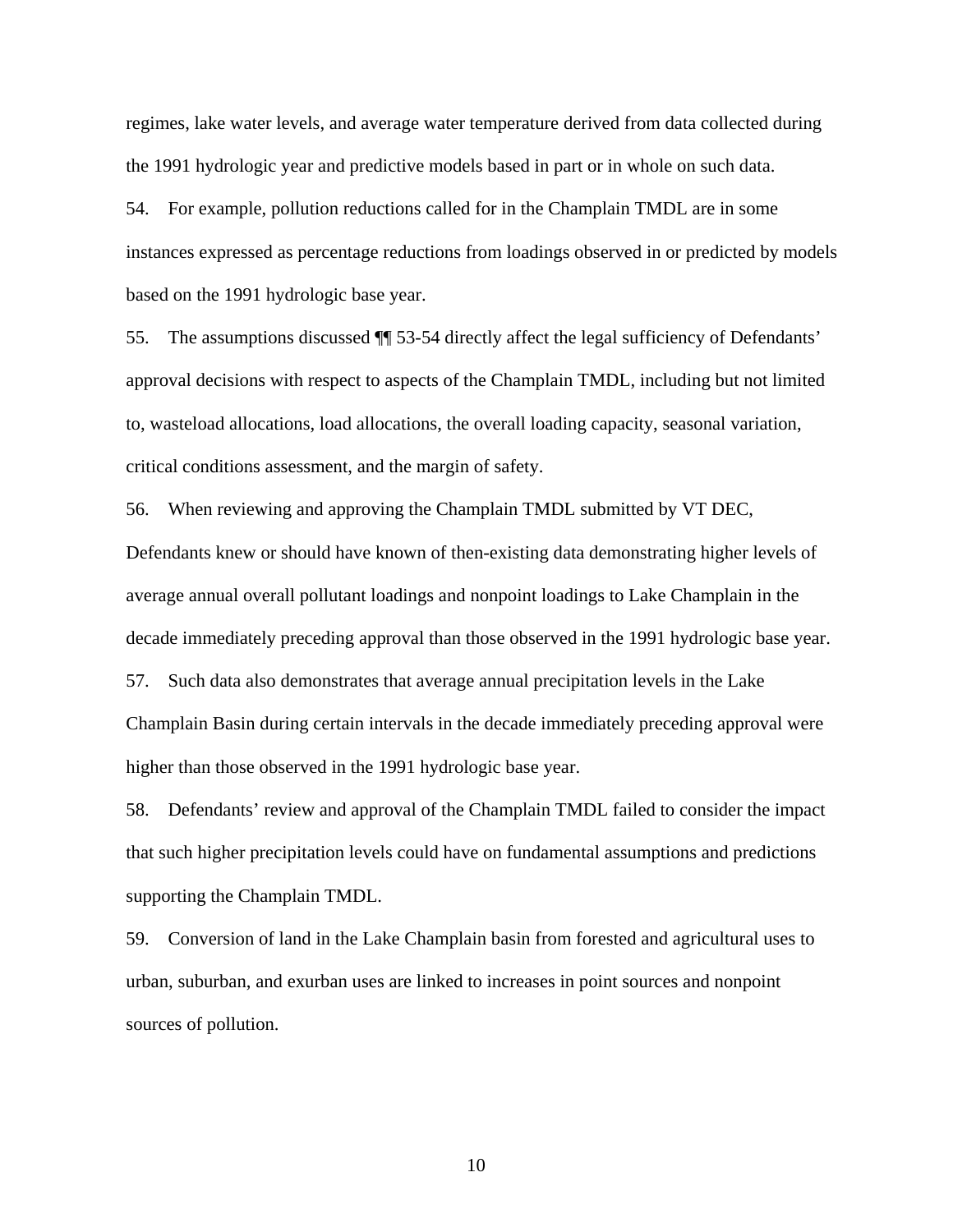60. Defendants' review and approval of the Champlain TMDL also failed to account for the effect that conversion of land within the Lake Champlain basin from forested and agricultural uses to urban, suburban, and exurban uses would have on assumptions and predictions about existing and anticipated pollutant loadings in the Champlain TMDL submission, including but not limited to those derived from the 1991 hydrologic base year.

# *Failure to Require a Margin of Safety*

61. Defendants approved the Champlain TMDL despite the absence of a margin of safety that accounted for the substantial lack of knowledge concerning the relationship between certain pollution controls proposed in the Champlain TMDL and lake water quality.

62. The Champlain TMDL lacks an express allocation of Lake Champlain's overall loading capacity to the margin of safety.

63. Instead, Defendants based their approval decision on a so-called "implicit" margin of safety purportedly provided by conservative assumptions in the modeling employed by VT DEC when crafting its TMDL submission to Defendants.

64. As alleged in paragraphs 49-60, VT DEC modeled anticipated pollution reductions from imposition of pollution controls and corresponding water quality responses thereto on numerous flawed and unreliable data and assumptions about effectiveness of proposed pollution controls, and the status and feasibility of their implementation.

65. Since Defendants' approval of the Champlain TMDL, overall pollution reductions predicted in the Champlain TMDL administrative record have not occurred.

66. Data shows that pollution has in fact increased from certain sources subject to the WLAs and LAs in the Champlain TMDL.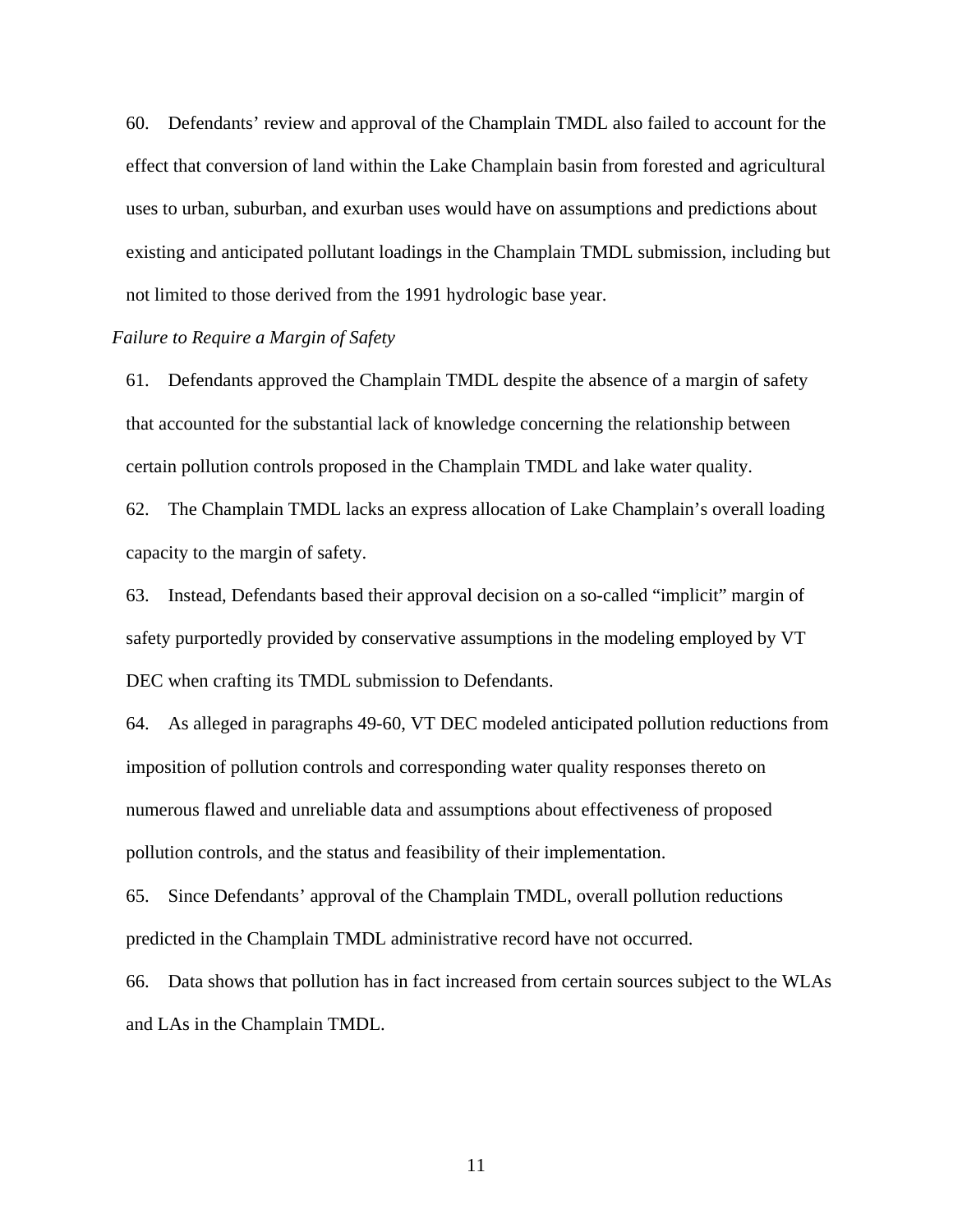67. Because of the fatal flaws in the "implicit" margin of safety described in  $\P$  64, Defendants' acted arbitrarily, capriciously, and contrary to the CWA by failing to require an express allocation of Lake Champlain's overall loading capacity to the margin of safety.

*Failure to Accurately Account for Point Sources* 

68. Defendants acted in violation of CWA implementing regulations including 40 C.F.R. §§ 122.44(d), 130.2(g), by approving a gross WLA for nonwastewater point sources, rather than requiring individual allocations.

69. Defendants' failure to require individual allocations for nonwastewater point sources resulted in approval of a TMDL that does not accurately account for all point sources and their loading.

70. The gross WLA groups together a large, undefined, geographically-disparate universe of point and nonpoint sources subject to differing state and federal regulations and permitting programs.

71. Defendants' approval of the Champlain TMDL without first requiring establishment of individual WLAs for non-wastewater point sources frustrates proper administration of N.P.D.E.S. permitting for the point sources lumped together in the gross WLA because CWA regulations require that such permits be "consistent with the assumptions and requirements of any available wasteload allocation for the discharge."  $40$  C.F.R. § 122.44(d)(1)(vii)(B).

72. Defendants' approval of the legally-deficient gross WLA for such sources has resulted and will continue to result in the failure to adequately control these pollution sources via TMDL implementation.

73. The failure to adequately control existing and future non-wastewater point sources of pollution via TMDL implementation flowing from the circumstances discussed in ¶¶ 68-73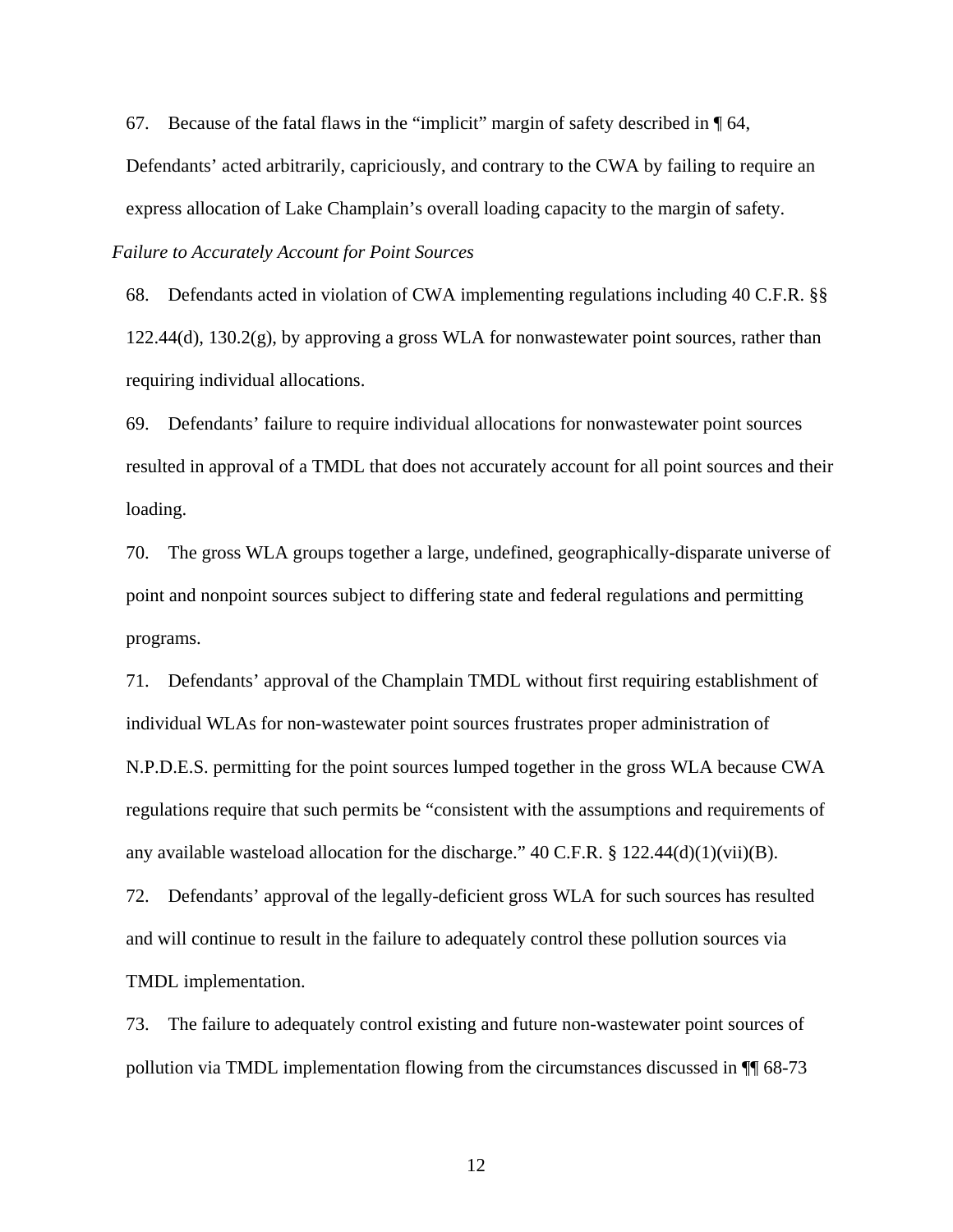have delayed and will continue to delay attainment and maintenance of VT WQS in Lake

Champlain.

*Failure to Analyze Climate Change When Approving the Establishment of Wasteload Allocations, Load Allocations, the Overall Loading Capacity, Critical Conditions, Seasonal Variation, and the Margin of Safety*

74. In approving the Champlain TMDL, Defendants completely failed to consider thenexisting, widely-known, peer-reviewed scientific findings demonstrating an ongoing and increasing trend of accelerated climate change.

75. Defendants's failure to consider accelerated climate change fatally compromised its analysis of the fundamental justifications supporting the Champlain TMDL's legal sufficiency.

76. In 1978, Congress enacted the National Climate Program Act, noting that "[w]eather and climate change affect food production, energy use, land use, water resources and other factors vital to national security and human welfare." P.L. 95-367, sec. 2, Sept. 17, 1978, 92 Stat. 601 (codified at 15 U.S.C. § 2901 (1)).

77. Again, in 1987 Congress called for a "coordinated national policy on global climate change" in the Global Climate Protection Act. Pub.L. 100-204, Title XI, §§ 1101 to 1106, Dec. 22, 1987, 101 Stat. 1407.

78. Defendants are an agency of the federal government and certain responsible representatives of that agency with broad research, rulemaking, permitting, enforcement, policy-making, and funding authority over "food production, energy use, land use, water resources and other factors vital to national security and human welfare."

79. Significant examples of then-existing, widely-known, and peer-reviewed scientific findings demonstrating an ongoing and increasing trend of accelerated climate change include, but are not limited to, those produced by a variety of federal agencies and departments.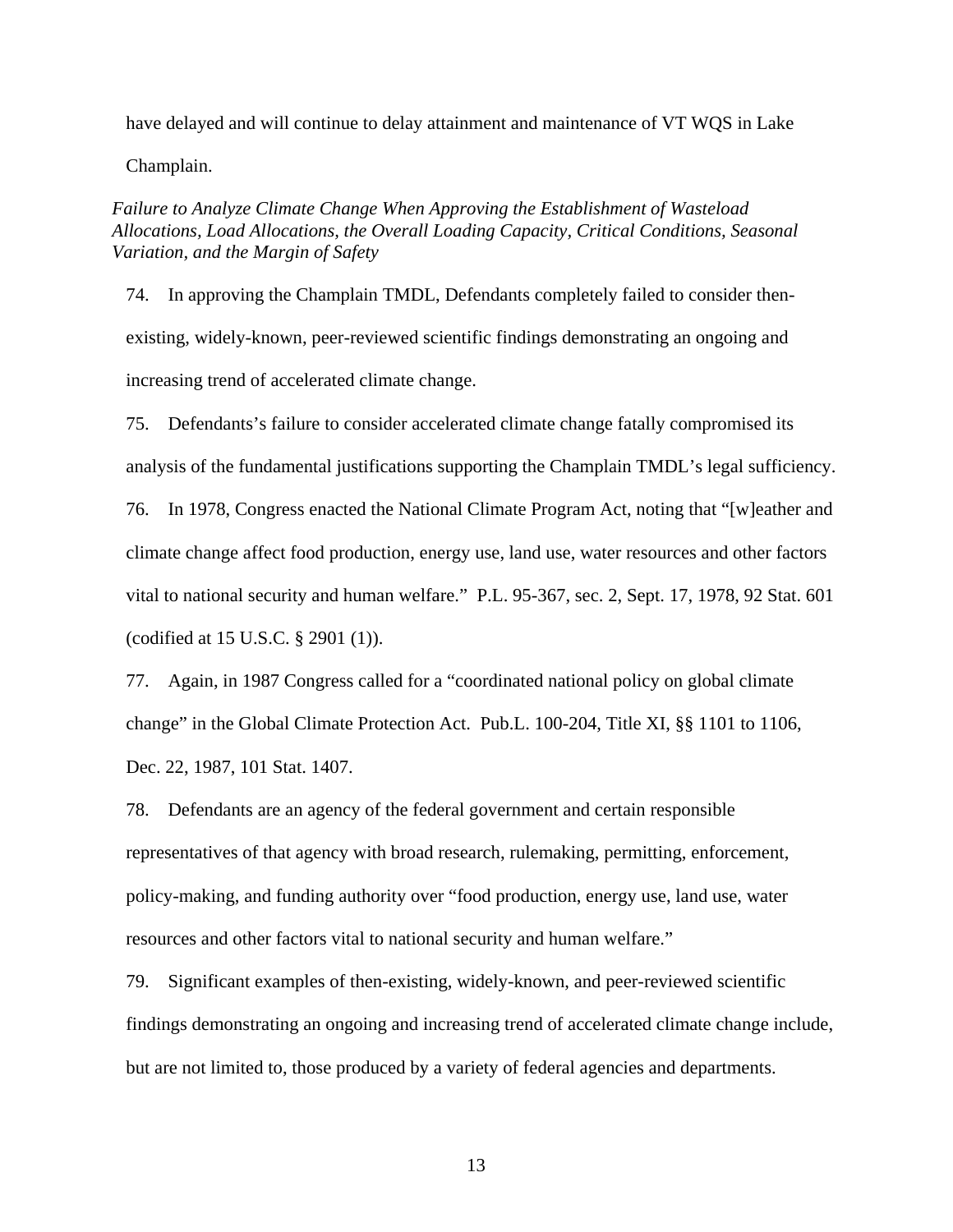80. Significant examples of such then-existing, widely-known, and peer-reviewed scientific findings demonstrating an ongoing and increasing trend of accelerated climate change include, but are not limited to, those produced by federally-funded academic research.

81. Significant examples of such then-existing, widely-known, and peer-reviewed scientific findings demonstrating an ongoing and increasing trend of accelerated climate change include, but are not limited to, those produced by blue-ribbon panels focused solely on climate-change research and sanctioned by International bodies of which the United States was a member such as the United Nations.

82. Defendants' review and approval process ignored then-existing scientific findings that documented and predicted major climate-related impacts on regional water resources including or resulting from the following:

- a. changes in precipitation and their effect on the magnitude and timing of runoff.
- b. increasing pollutant loads flushed into waters from failing or overwhelmed waste management systems
- c. altered water temperature
- d. altered flow regimes
- e. altered water levels

83. One year prior to the approval of the Champlain TMDL, a White House-commissioned, National Research Council Report concluded that global temperatures were in fact, rising. CLIMATE CHANGE: AN ANALYSIS OF SOME KEY QUESTIONS 1 (2001) (NRC Report).

84. The NRC Report discusses several secondary effects of global temperature rise, including increased rainfall rates.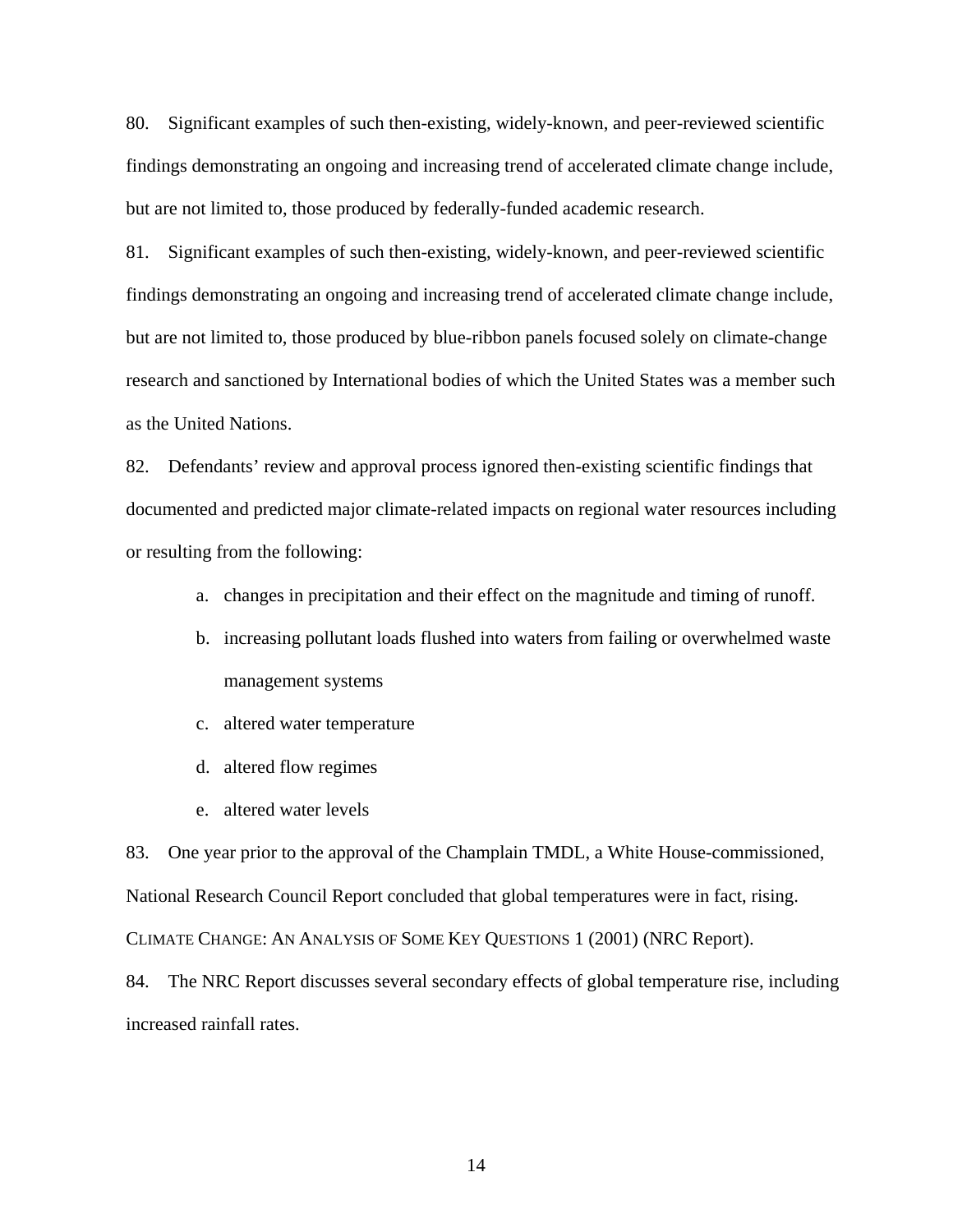85. Defendants' Champlain TMDL approval process and final agency decision failed to consider then-occurring and predicted climate change-induced changes in precipitation and their effect on the magnitude and timing of runoff, increasing pollutant loads flushed into waters from failing or overwhelmed waste management systems, altered water temperature, altered flow regimes, and altered water levels.

86. Defendants' Champlain TMDL approval process and final agency decision unlawfully failed to analyze water resources impacts associated with documented and predicted climate change in so far as such changes were highly relevant to, among other things, the establishment of WLAs, LAs, the overall loading capacity, seasonal variation analysis, critical conditions analysis, and establishment of the margin of safety.

87. Based on the foregoing, the Champlain TMDL does not meet the minimum legal requirements set forth by the Clean Water Act and its implementing regulations

88. In November 2002, despite the numerous unlawful deficiencies identified in the foregoing paragraphs, Defendant EPA Region 1, acting on behalf of Defendant U.S. EPA, approved the final TMDL.

89. Defendants' approval of the Champlain TMDL constitutes final agency action subject to judicial review under 5 U.S.C. § 704.

### **COUNT I**

90. Plaintiff re-alleges all preceding paragraphs of its Complaint.

91. The Champlain TMDL fails to satisfy the requirement of the CWA and its implementing regulations because it includes WLAs for point sources that are less stringent than required by, inter alia, 33 U.S.C. §§ 1311(b)(1)(C); 1313(d)(1)(C); 40 C.F.R. §§ 122.44, 130.7 and as a result the attainment and maintenance of VT WQS numeric phosphorus criteria and designated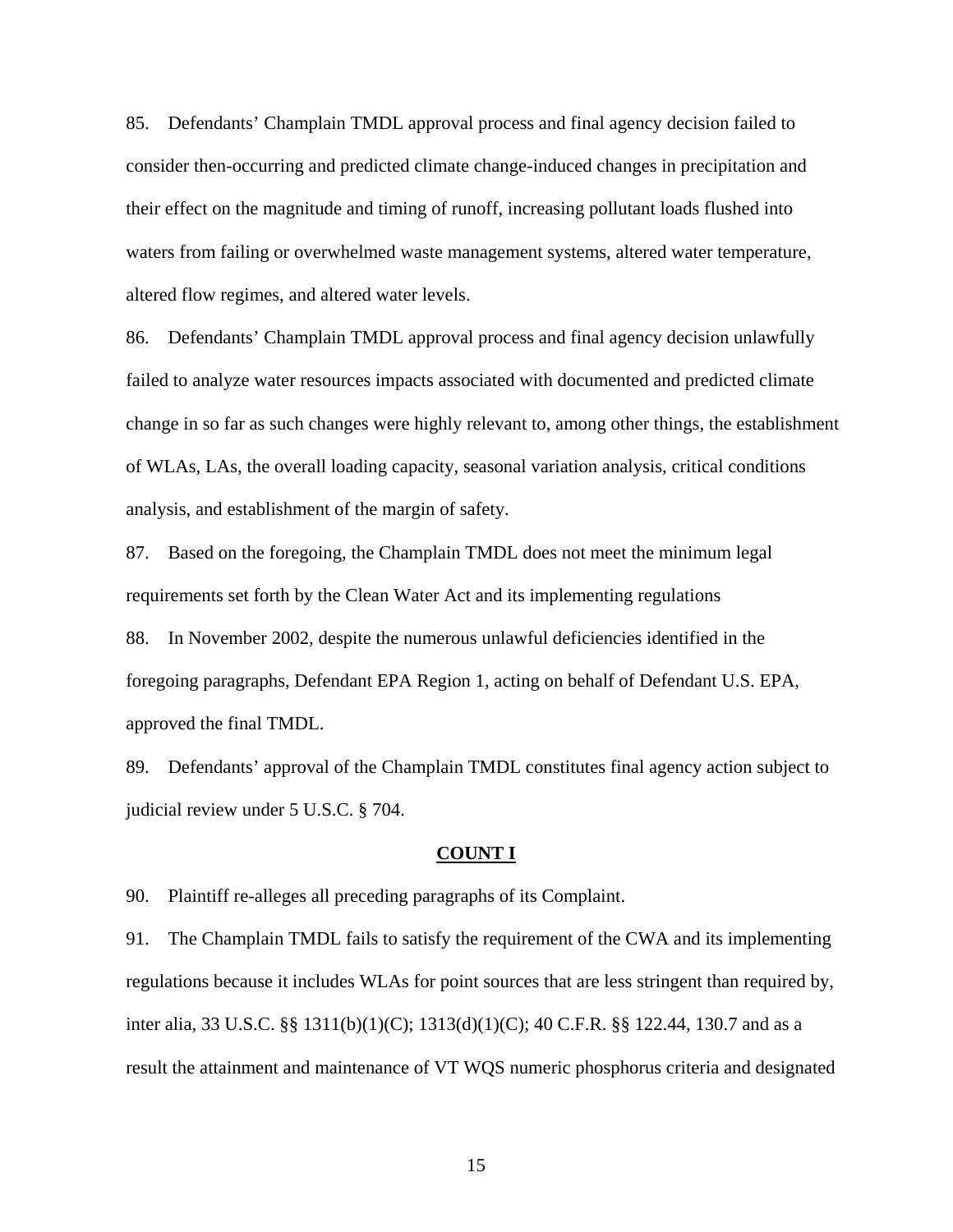uses affected by excess levels of phosphorus concentration will be delayed or will not occur at all.

92. Defendants' approval of the Champlain TMDL alleged herein violates provisions of the APA, 5 U.S.C. § 706(2) because it is arbitrary, capricious, an abuse of discretion, and otherwise not in accordance with provisions of the CWA and its implementing regulations. 93. Defendants' failure to promulgate TMDLs that satisfy all of the requirements of the CWA constitutes agency action unlawfully withheld and unreasonably delayed in violation of 5 U.S.C. § 706(1).

94. Based on the foregoing paragraphs, Plaintiff is entitled under 5 U.S.C. § 706 to an order setting aside Defendants' approval of the Champlain TMDL and an order compelling Defendants to comply with the requirements of the CWA and its implementing regulations

## **COUNT II**

95. Plaintiff re-alleges all preceding paragraphs of its Complaint.

96. The Champlain TMDL fails to satisfy the requirements of the CWA because it fails to include a legally-sufficient margin of safety as required by, inter alia, 33 U.S.C. §  $1313(d)(1)(C)$ ; 40 C.F.R. §§ 130.2, 130.7 and as a result the attainment and maintenance of VT WQS numeric phosphorus criteria and designated uses affected by excess levels of phosphorus concentration will be delayed or will not occur at all.

97. Defendants' approval of the Champlain TMDL alleged herein violates provisions of the APA, 5 U.S.C. § 706(2) because it is arbitrary, capricious, an abuse of discretion, and otherwise not in accordance with provisions of the CWA and its implementing regulations.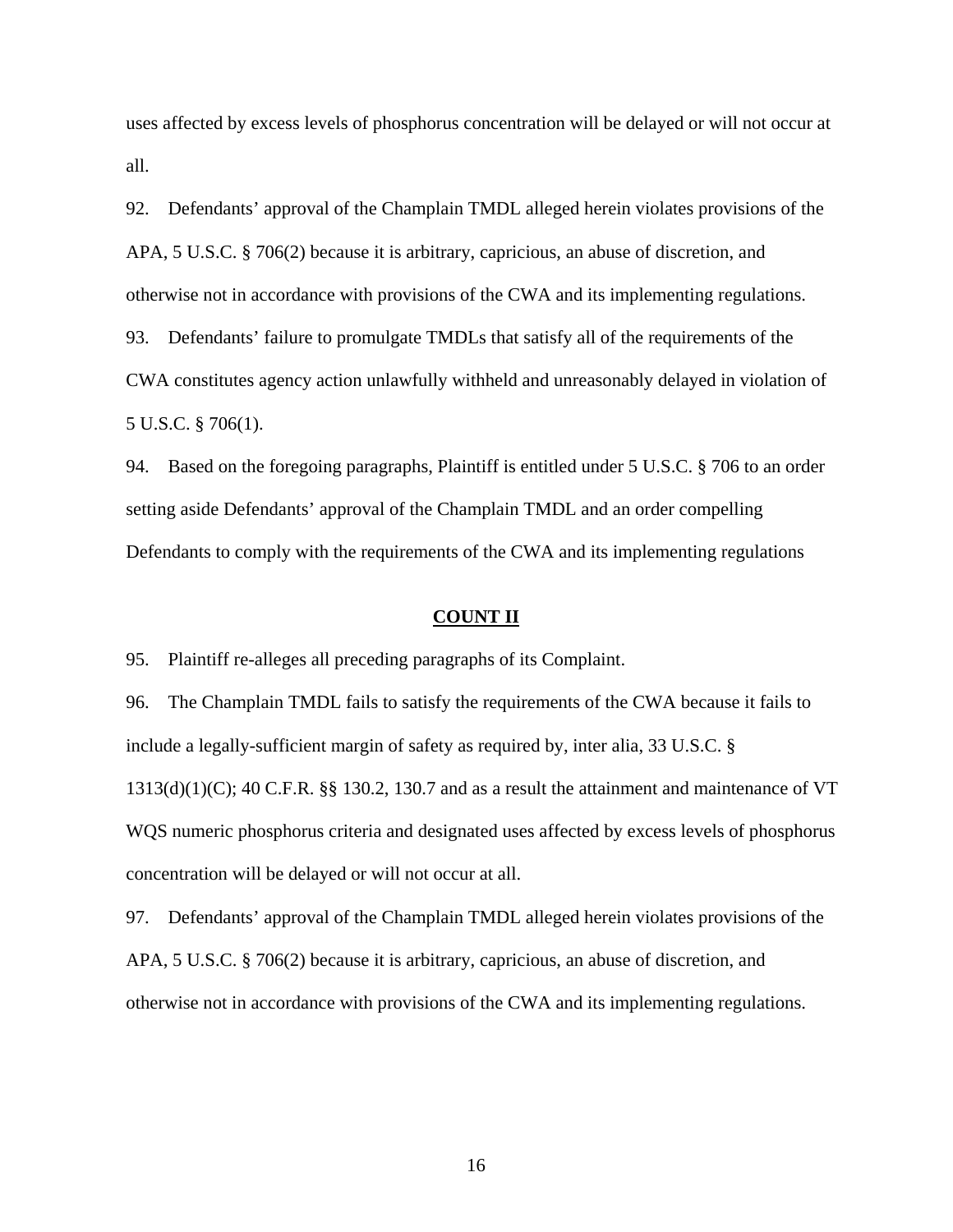98. Defendants' failure to promulgate TMDLs that satisfy all of the requirements of the CWA constitutes agency action unlawfully withheld and unreasonably delayed in violation of 5 U.S.C. § 706(1).

99. Based on the foregoing paragraphs, Plaintiff is entitled under 5 U.S.C. § 706 to an order setting aside Defendants' approval of the Champlain TMDL and an order compelling Defendants to comply with the requirements of the CWA and its implementing regulations.

## **COUNT III**

100. Plaintiff re-alleges all preceding paragraphs of its Complaint.

101. The Champlain TMDL fails to satisfy the requirements of the CWA because it fails to accurately account for point source loading in the WLA as required by, inter alia, 33 U.S.C. §§ 1311(b)(1)(C), 1313(d)(1)(C); 40 C.F.R. §§ 122.44, 130.2, 130.7 and as a result the attainment and maintenance of VT WQS numeric phosphorus criteria and designated uses affected by excess levels of phosphorus concentration will be delayed or will not occur at all. 102. Defendants' approval of the Champlain TMDL alleged herein violates provisions of the APA, 5 U.S.C. § 706(2) because it is arbitrary, capricious, an abuse of discretion, and otherwise not in accordance with provisions of the CWA and its implementing regulations. 103. Defendants' failure to promulgate TMDLs that satisfy all of the requirements of the CWA constitutes agency action unlawfully withheld and unreasonably delayed in violation of 5 U.S.C. § 706(1).

104. Based on the foregoing paragraphs, Plaintiff is entitled under 5 U.S.C. § 706 to an order setting aside Defendants' approval of the Champlain TMDL and an order compelling Defendants to comply with the requirements of the CWA and its implementing regulations.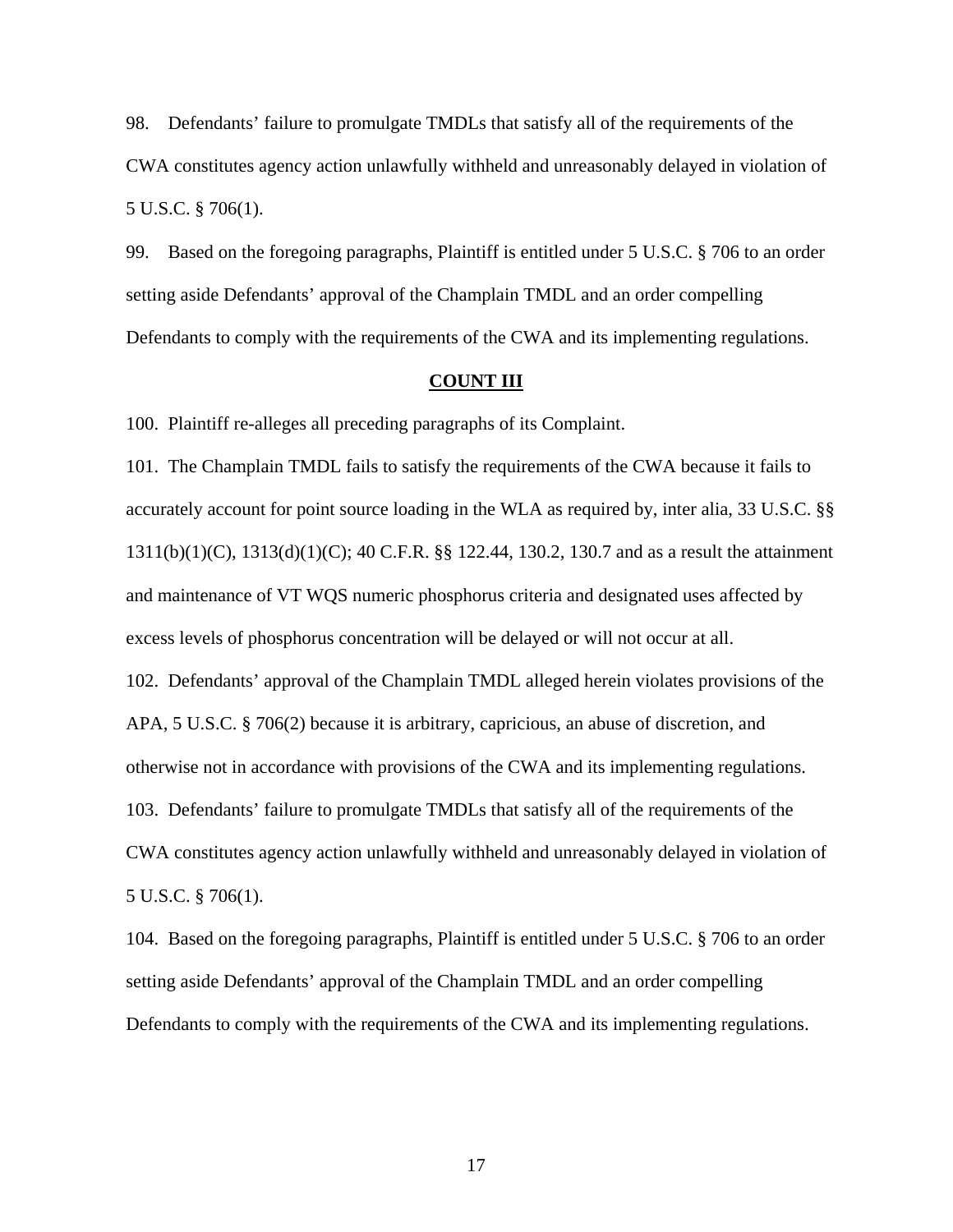### **COUNT IV**

105. Plaintiff re-alleges all preceding paragraphs of its Complaint.

106. Defendants' actions, findings, and conclusions made without analyzing water resources impacts associated with documented and predicted climate change when approving the establishment of wasteload allocations, load allocations, the overall loading capacity, critical conditions assessment, seasonal variation assessment, and the margin of safety in the approved Champlain TMDL, were arbitrary, capricious, and abuse of discretion, and were otherwise not in accordance with, inter alia, the CWA, 33 U.S.C.  $\S$ § 1311(b)(1)(C), 1313(d)(1)(C); 40 C.F.R. §§ 122.44, 130.2, 130.7 and as a result the attainment and maintenance of VT WQS numeric phosphorus criteria and designated uses affected by excess levels of phosphorus concentration will be delayed or will not occur at all.

107. Defendants' approval of the Champlain TMDL alleged herein violates provisions of the APA, 5 U.S.C. § 706(2) because it is arbitrary, capricious, an abuse of discretion, and otherwise not in accordance with provisions of the CWA and its implementing regulations. 108. Defendants' failure to promulgate TMDLs that satisfy all of the requirements of the CWA constitutes agency action unlawfully withheld and unreasonably delayed in violation of 5 U.S.C. § 706(1).

109. Based on the foregoing paragraphs, Plaintiff is entitled under 5 U.S.C. § 706 to an order setting aside Defendants' approval of the Champlain TMDL and an order compelling Defendants to comply with the requirements of the CWA and its implementing regulations.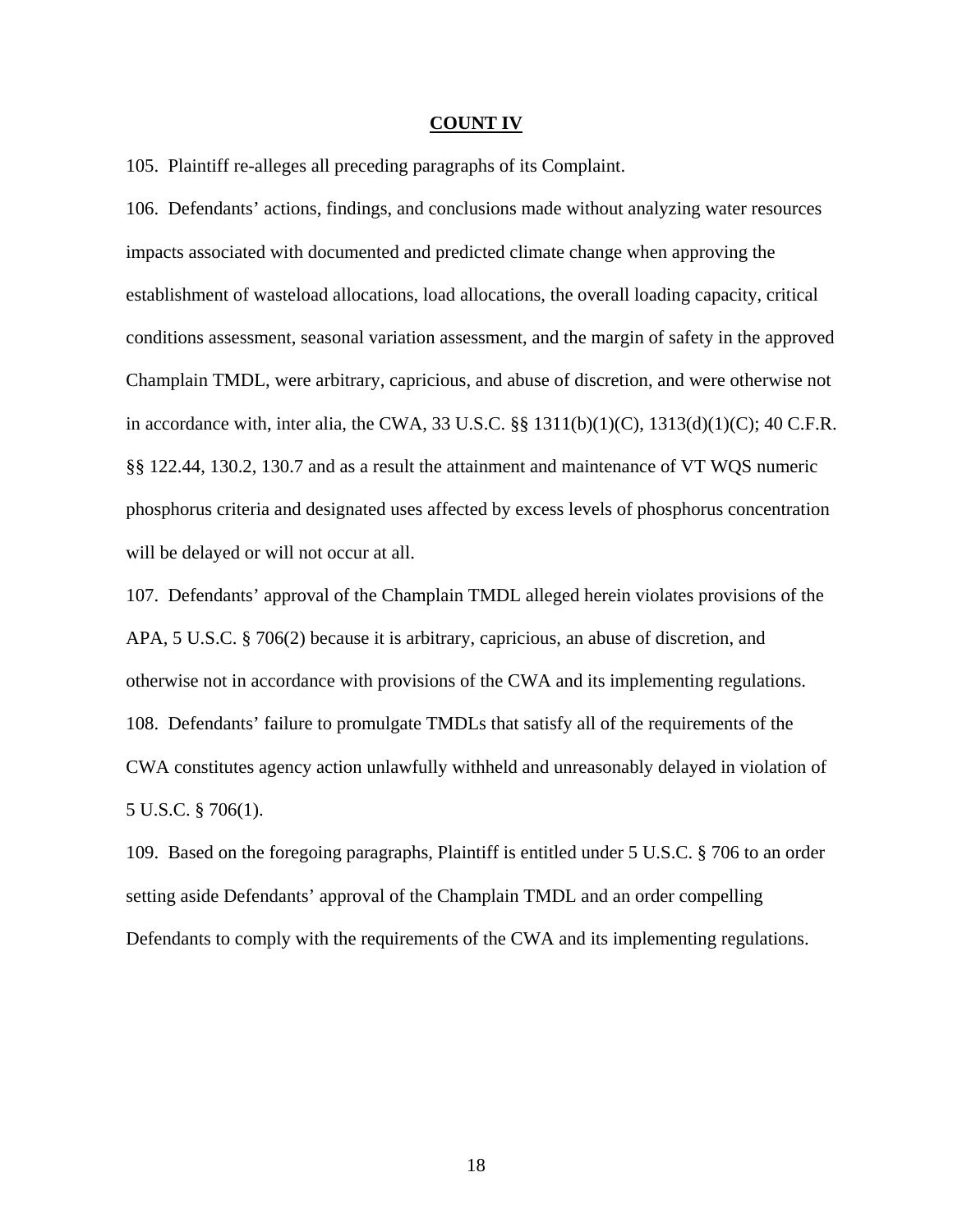#### **PRAYER FOR RELIEF**

WHEREFORE, Plaintiff respectfully prays the Court for the following relief:

- 1. A declaratory judgment that Defendants violated the CWA and its implementing regulations by approving the Champlain TMDL because the Champlain TMDL establishes less stringent wasteload allocations for point sources of pollution than would be otherwise required and fails to contain legally-sufficient reasonable assurances that offsetting reductions in nonpoint source pollution will occur.
- 2. A declaratory judgment that Defendants violated the CWA and its implementing regulations by approving the Champlain TMDL because the Champlain TMDL fails to include a legally-sufficient margin of safety.
- 3. A declaratory judgment that Defendants violated the CWA and its implementing regulations by approving the Champlain TMDL because the Champlain TMDL does not accurately account for point sources in the WLAs.
- 4. A declaratory judgment that Defendants' actions, findings, and conclusions in reviewing and approving the Champlain TMDL were arbitrary, capricious, and abuse of discretion, and were otherwise not in accordance with the CWA and the APA because their failure to analyzing water resources impacts associated with documented and predicted climate change when approving the establishment of wasteload allocations, load allocations, the overall loading capacity, seasonal variation, critical conditions assessment, and the margin of safety.
- 5. A declaratory judgment that Defendants violated the CWA and its implementing regulations by approving the Champlain TMDL because the numerous flaws in its review